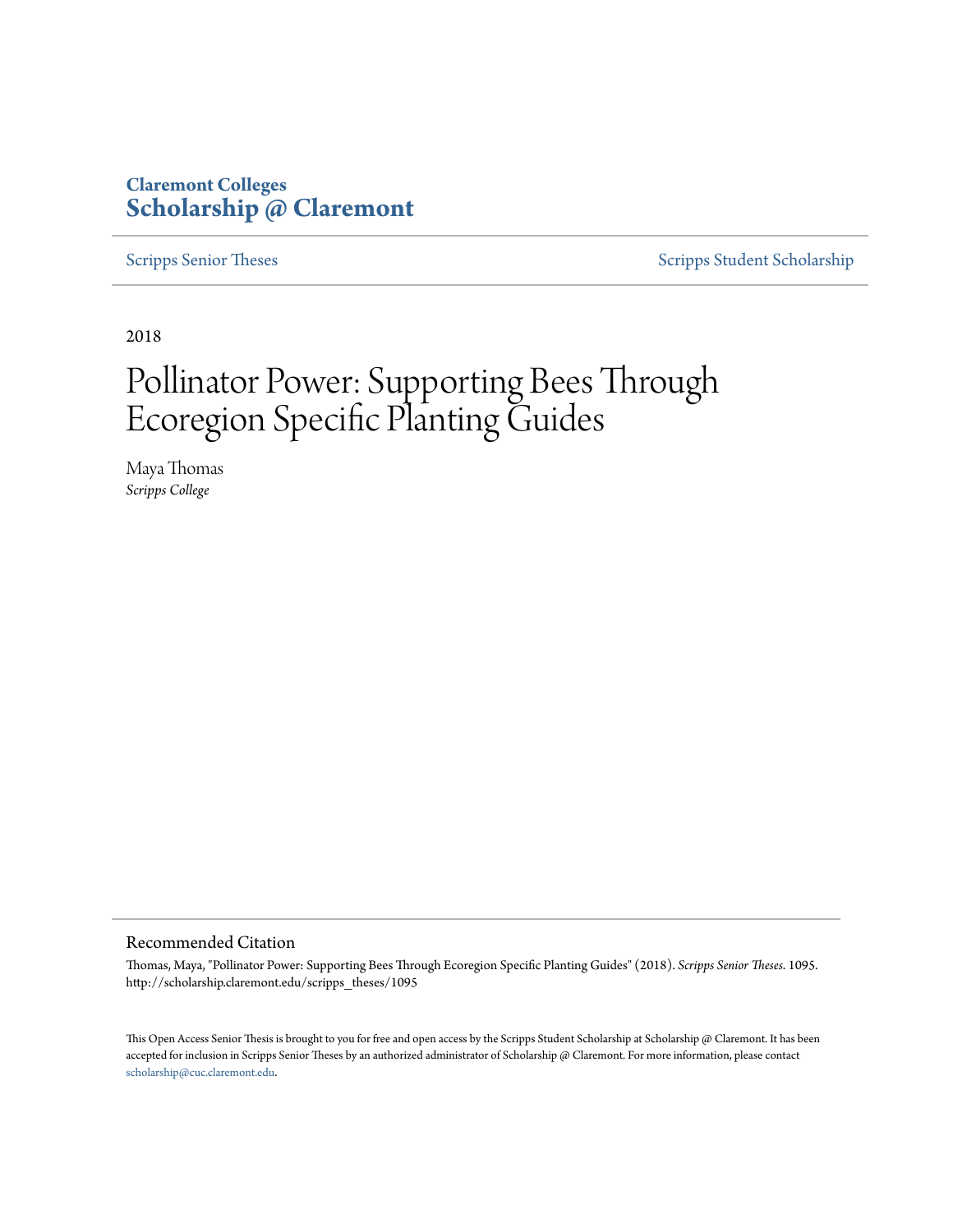## **Pollinator Power: Supporting Bees Through Ecoregion Specific Planting Guides**

**by Maya Thomas**

## **Submitted to Scripps College in Partial Fulfillment of the Degree of Bachelor of Arts**

**Professor Tran Professor Macko**

**December 8, 2017**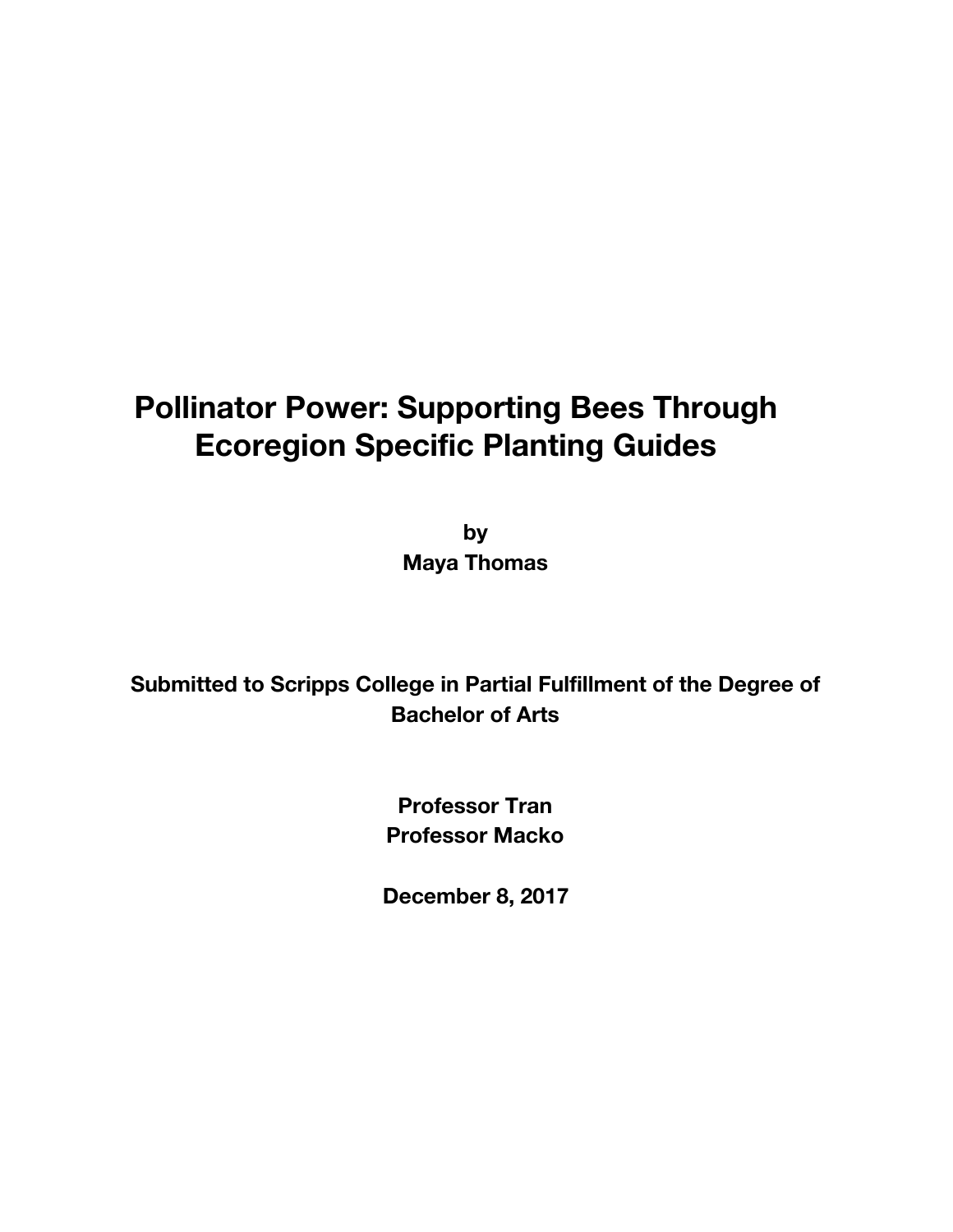### **I. Motivation and Background**

The pollination of flowering crops by bees is an invaluable ecosystem service that supports biodiversity and much of the global agricultural system. Pollinators move pollen between the male structures of a plant to the female structures of a plant of the same species. This fertilizes the female plant, which then produces the next generation. This process also provides the pollinator with the nectar or pollen it needs to survive. While some plants transfer pollen through different means, the majority of plants need help from pollinators to reproduce. Depending on the means of pollination, pollination can be classified as abiotic or biotic. Abiotic pollination occurs without the assistance of living organisms, through agents like wind or water. Around 80% of pollination is biotic-- at least 100,000 different species of animals pollinate the estimated 250,000 species of flowering plants in the world (Penn State). Pollinators promote local biodiversity in their ecoregions and are vital to many of the essential crops used for human consumption. Klein et al. found that 87 crops, 70% of the 124 most important food crops used for human consumption globally, are dependent on pollinators (Klein, 2007). Insect pollination is a production practice used extensively by farmers all over the world for producing crops (Kearns, 1998).

Widespread pesticide usage, climate change, and destroyed habitats are leading to a loss in biodiversity and a considerable decline in pollinator communities. It is imperative for us to increase education around the significance of pollinators,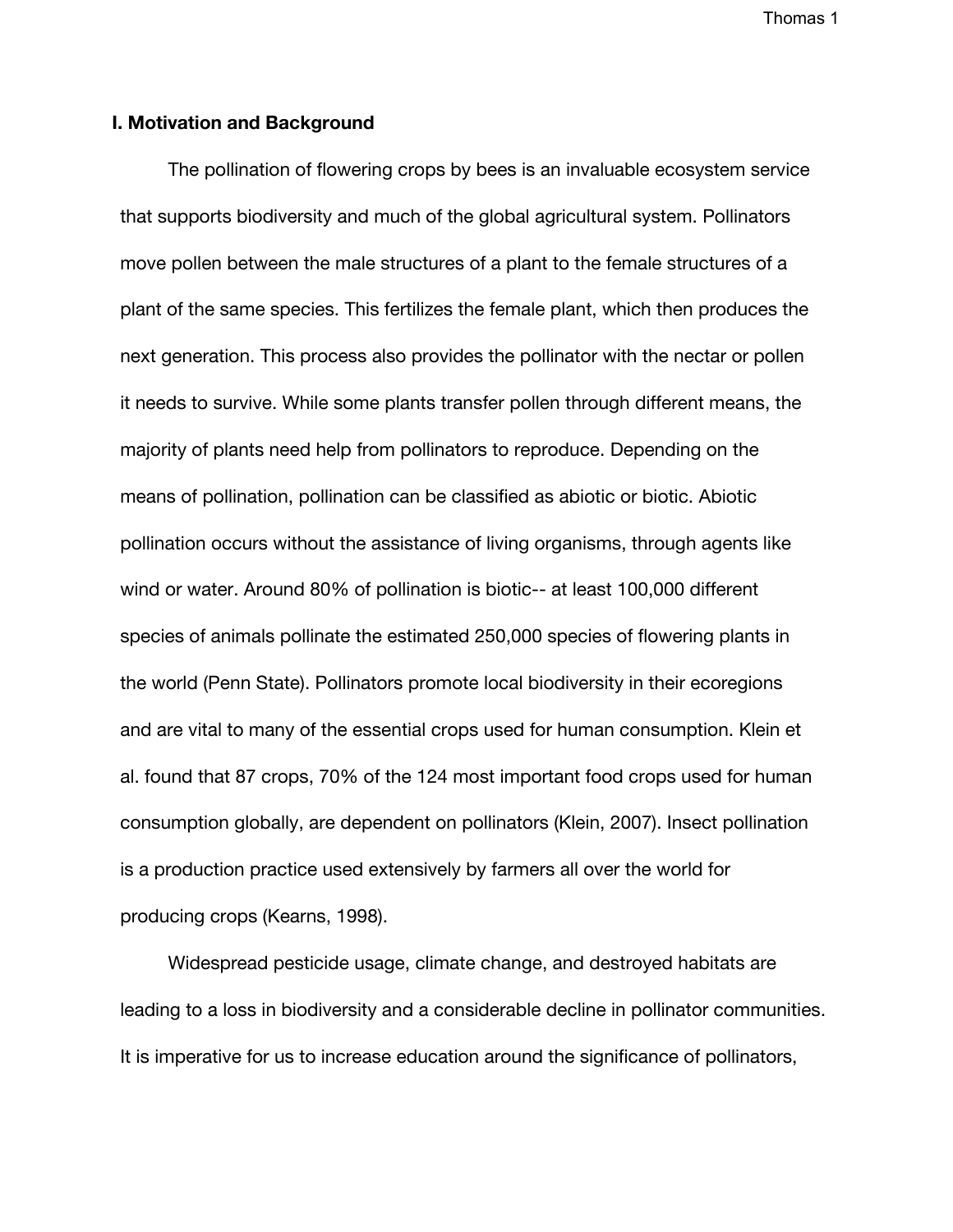and work to reverse the anthropogenic causes of dwindling pollinator populations. While bees have long been a vital part of preserving biodiversity and sustaining human agricultural systems, the plight to save the bees has generated considerable buzz in the last few years related to the recent phenomenon of Colony Collapse Disorder. During the winter of 2006-2007, beekeepers began to report unusually high losses of 30-90 percent of their hives. As many as half of affected colonies demonstrated symptoms inconsistent with any known causes of honeybee death (EPA, 2017).

The problem is clear--the bees are disappearing. The question becomes what does that mean, and how do we fix it? The large scale answer must include a careful consideration of current agricultural practices and the factors that are contributing to losses in biodiversity. But on a small scale, everyone can help support local pollinator populations-- as long as they have access to the right media to guide them. For my thesis project, I decided to build a website that allows users to input their zip code in order to receive information on which types of native pollinator-friendly plants are best suited to grow in their specific ecoregion. I started with the ecoregions of California, but the project is scalable to include other regions. I intended to create a web based experience that not only conveys beautiful educational information, but also a sense of urgency and a clear set of next steps gardeners of any experience level can follow. Additional features could include planting guides, embedded YouTube planting videos, and links to local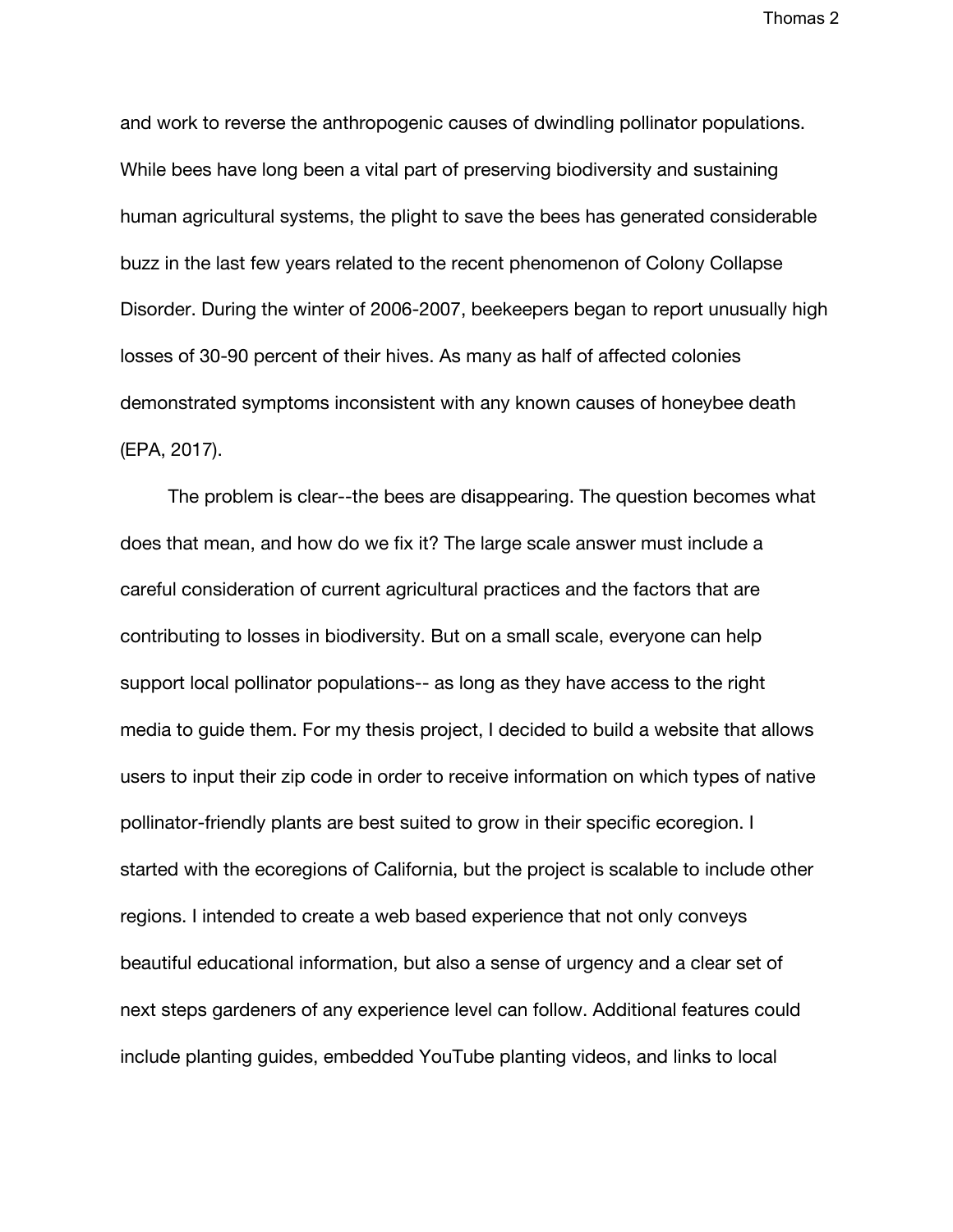plant nurseries. This digital interface will serve as an educational tool with a clear call to action, through which a user can easily navigate information relevant to their planting needs. As Cristina Portugal writes in *Design, User-Experience and Teaching-Learning*, "Today it is possible to really elaborate a knowledge that allows to coincide, overlap, or to put in dialogue knowledge areas normally set apart by culture, but generously amalgamated by Design"(Portugal, 2013). I want to combine planting knowledge usually disseminated through word of mouth, in niche gardening circles, or in uninspiring lists online, with the accessibility and simplicity of a well designed website. This project allowed me to focus specifically on how digital media could be widely circulated and easily modified, and be viewed across platforms, on any device, regardless of location.

A few years ago, Whole Foods Market in University Heights, Rhode Island imagined what grocery shopping would look like in a world without pollinators. They removed all products from their shelves that are pollinator dependent, which resulted in a majority empty store. From 453 products, 237 were pulled off the shelf-- some of the most popular ingredients being Apples, onions, avocados, lemons, limes, carrots, mangos, melons, zucchini, summer squash, celery, cucumbers, cauliflower, kale, and green onions. (Whole Foods, 2014) A study conducted at the University of California at Berkeley showed that globally, "animal-pollinated crops contain the majority of the available dietary lipid, vitamin A, C and E, and a large portion of the minerals calcium, fluoride, and iron worldwide.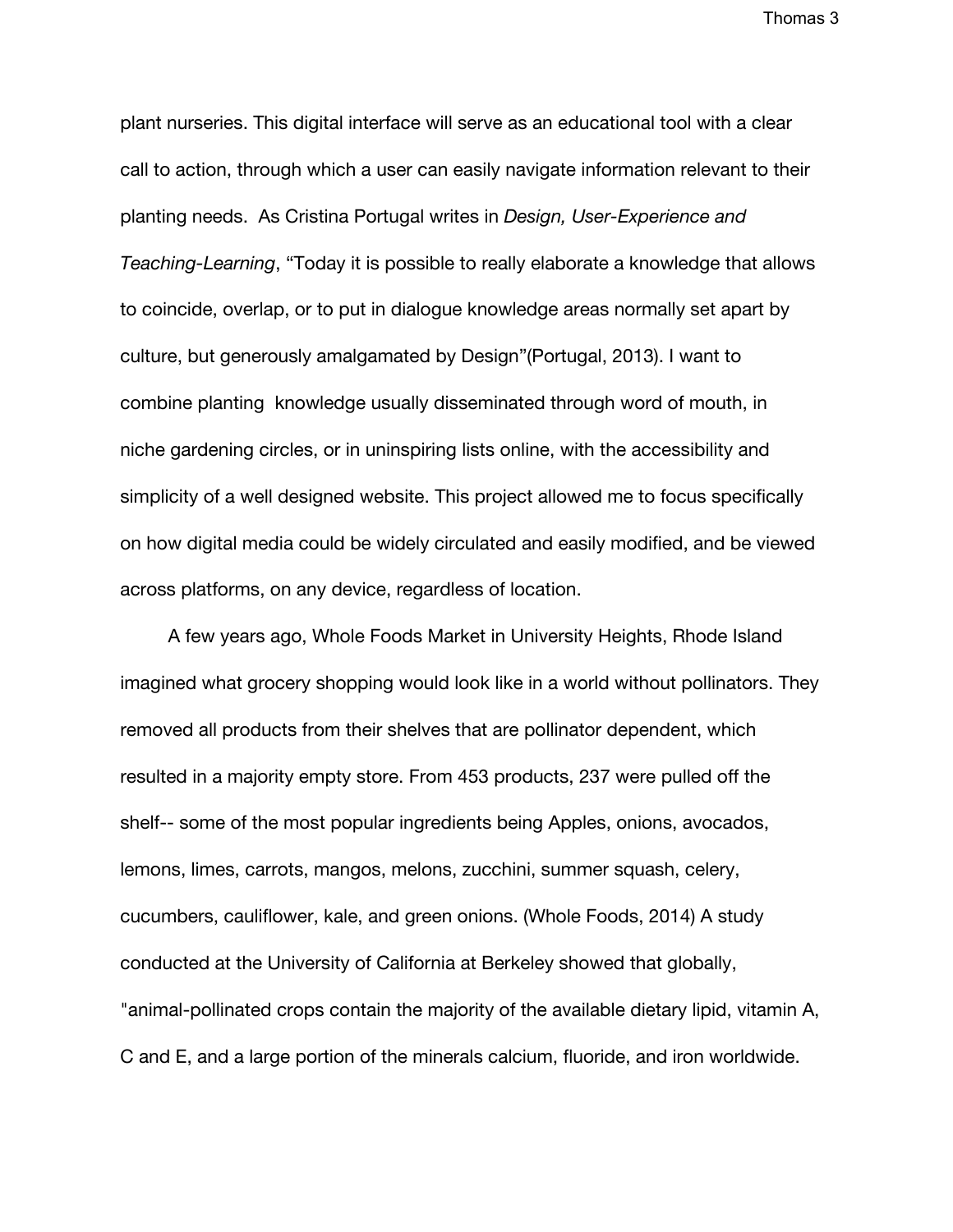The yield increase attributable to animal-dependent pollination of these crops is significant and could have a potentially drastic effect on human nutrition if jeopardized" (Eilers, 2011). This is a clear problem-- pollinators are invaluable to many of the crops that constitute a varied and nutritious diet. If people were instilled with the same urgency that they would feel if say, chicken and beef populations were disappearing at alarming rates, then we could make considerable changes to how we support the animals that pollinate our food. A holistic approach to saving the bees that are imperative to a healthy and colorful diet should include moving away from intensive pesticide practices and reimagining how we maintain agricultural and urban landscapes.

To understand the importance of supporting local pollinators, specifically various types of bees, it is useful to view this topic within the larger context of environmental activism and education, specifically related to pesticides and resisting climate change. While my project is aimed towards small scale gardeners, it is important to understand the role pollinators play in global ecosystem services and their role in worldwide food production to truly understand the consequences of diminished pollinator populations. Scientists like Rebecca Erwin have been expressing concern that climate change could not only be impacting physical landscapes for pollinators, but also interrupting the temporal landscape of bee and flower interactions. She indicates that this timing mismatch could occur if flowers bloom earlier due to earlier snow melts, and bees do not start pollinating earlier,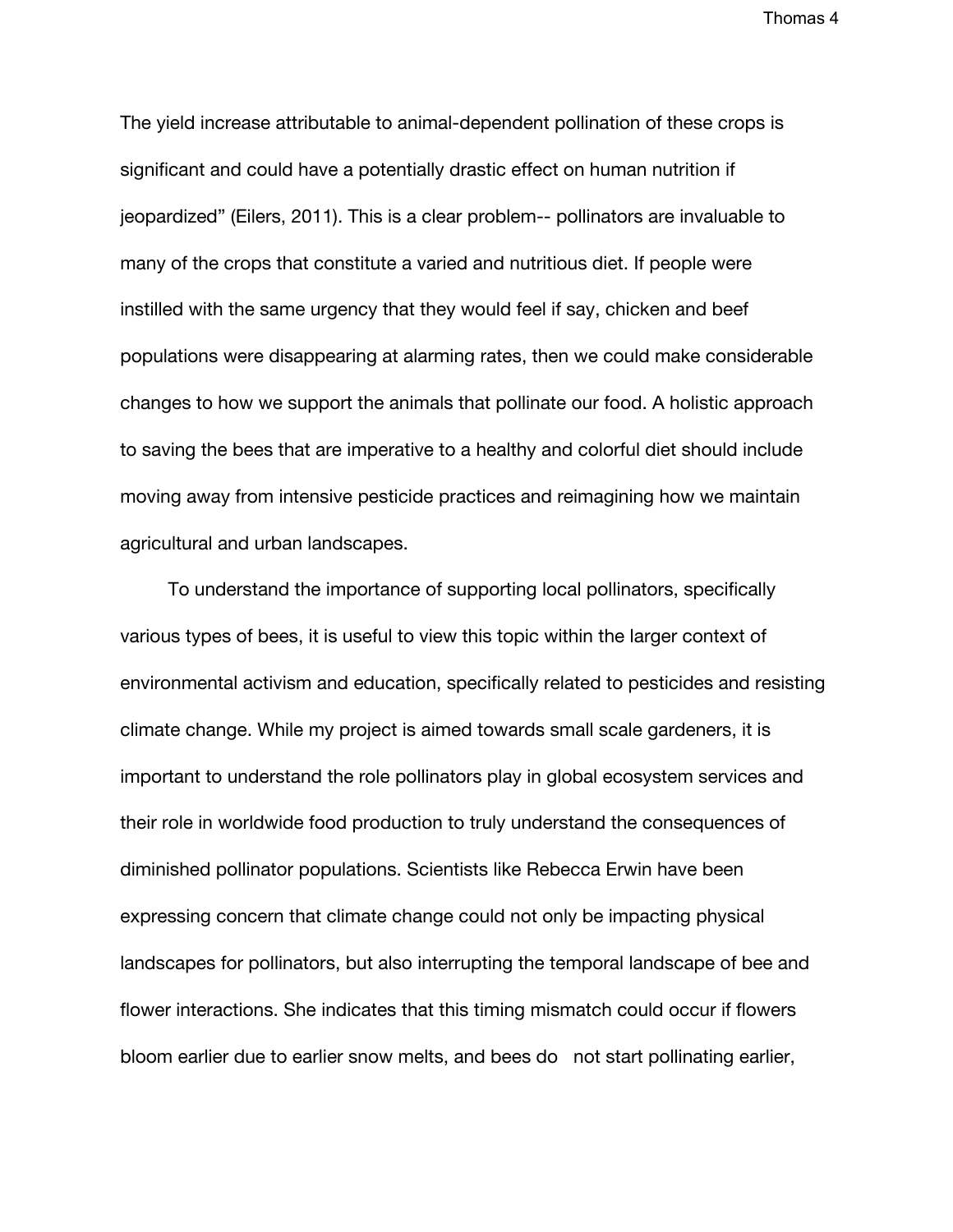that creates a disconnect that could leave flowering plants at risk of not reproducing. (Fessenden, 2015) In addition to climate change, the current conversation about protecting pollinators is also tied to a long running debate on appropriate insecticide, fungicide, and pesticide usage. In the last few years, a class of insecticides called neonicotinoids that often coat corn and soybean seeds before planting have been highly criticized as bee killers, and a moratorium has been placed on their usage in the EU until further research is conducted. A European Food Safety Authority (EFSA) scientific report determined that three of the most commonly used pesticides clothianidin, imidacloprid and thiamethoxam, pose "high acute risks" for bees (EFSA, 2013). The neonicotinoid pesticides are at the core of the harmful pesticide residue found in beehives. A shift to more sustainable and ecological farming practices would reduce insect damage by shifting away from a monoculture system that hinders ecosystem diversity. Avoiding pesticides and overuse of chemical fertilizers would result in healthier bees, which would improve pollination and enhance the crop yield and quality.

While much of the focus around supporting pollinators revolves around agricultural systems, promoting various species in more urban regions. From the larger issues of industrial scale pesticide usage and large scale degradation of biodiversity, we can zoom into the issues of land management that can be tackled on a stage as small as a backyard. In Dennis vanEngelsdorp's popular 2008 TED Talk "A Plea for Bees", he encourages homeowners to reconnect with our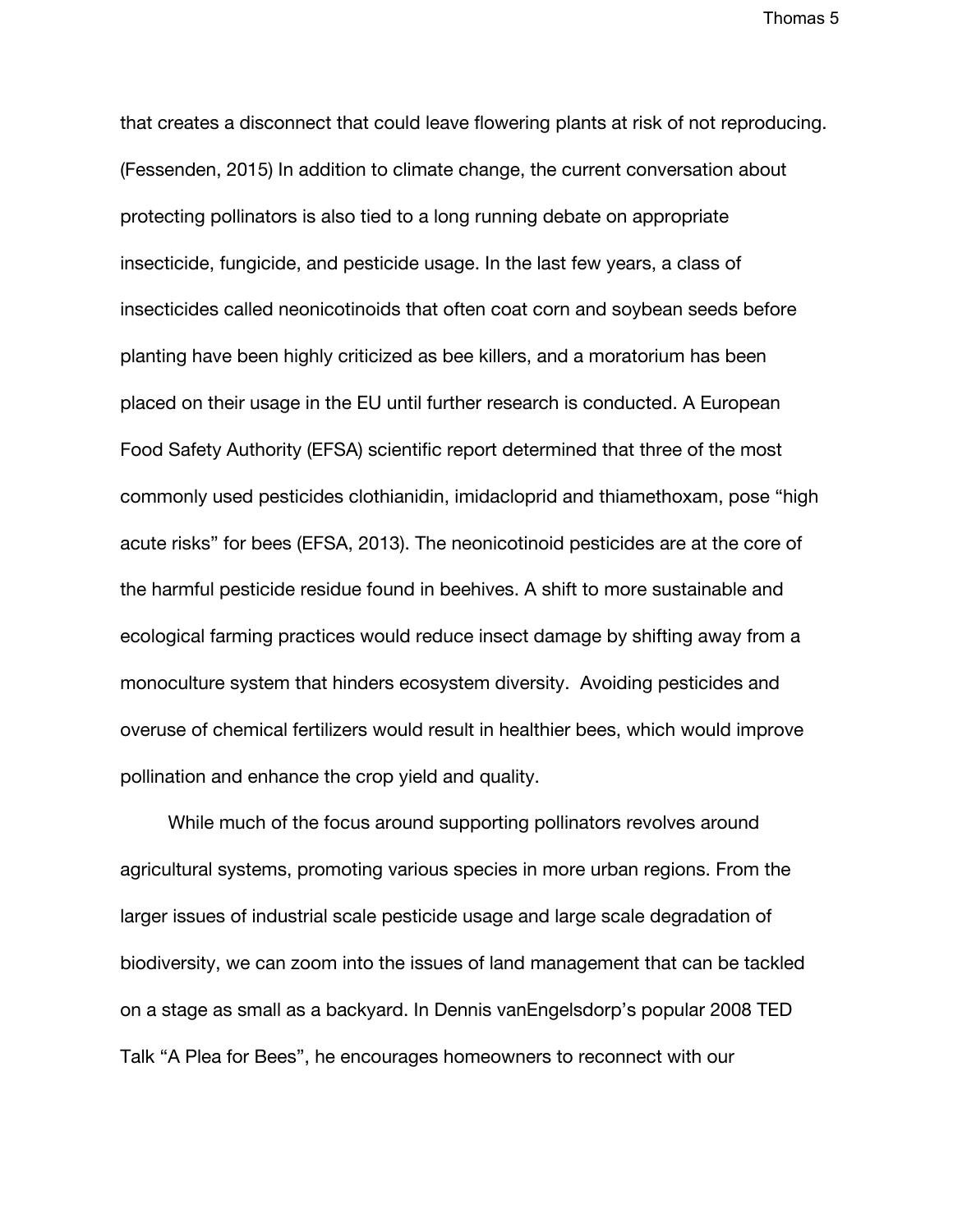environments, and "make meadows and not lawns" (vanEngelsdorp, 2008) . As a community, shifting away from what vanEngelsdorp describes as "useless" biosystems, and plant thoughtful pollinator gardens could have a significant effect on sustaining local pollinators in various environments. Best Bees, a company that delivers beehives to anyone who wants them, is also interested in involving everyone from the cities to the countryside in the fight to save pollinators. This model allows us to consider how bees could easily fit into future of urban living. Founder Noah Wilson-Rich reports that according to their data, their urban bee populations produce high quality honey at a rate comparable to those in rural environments (Wilson-Rich, 2012).

There have been several interesting media campaigns related to raising awareness around the importance of pollinators in the last few years. The ice cream giant Haagen-Dasz explained that many of their most popular flavors rely on bee pollination. The rolled out a multimedia campaign, including a vanilla honey ice cream flavor, seed paper advertisements, and video commercials, and teamed up with prominent research groups at the Xerces Society and UC Davis (Haagen-Dasz)(Levitt, 2008). The week long #BeesNeeds campaign in the UK encourages people to take five actions to help make the environment friendlier for insect pollinators (GOV.UK, 2016).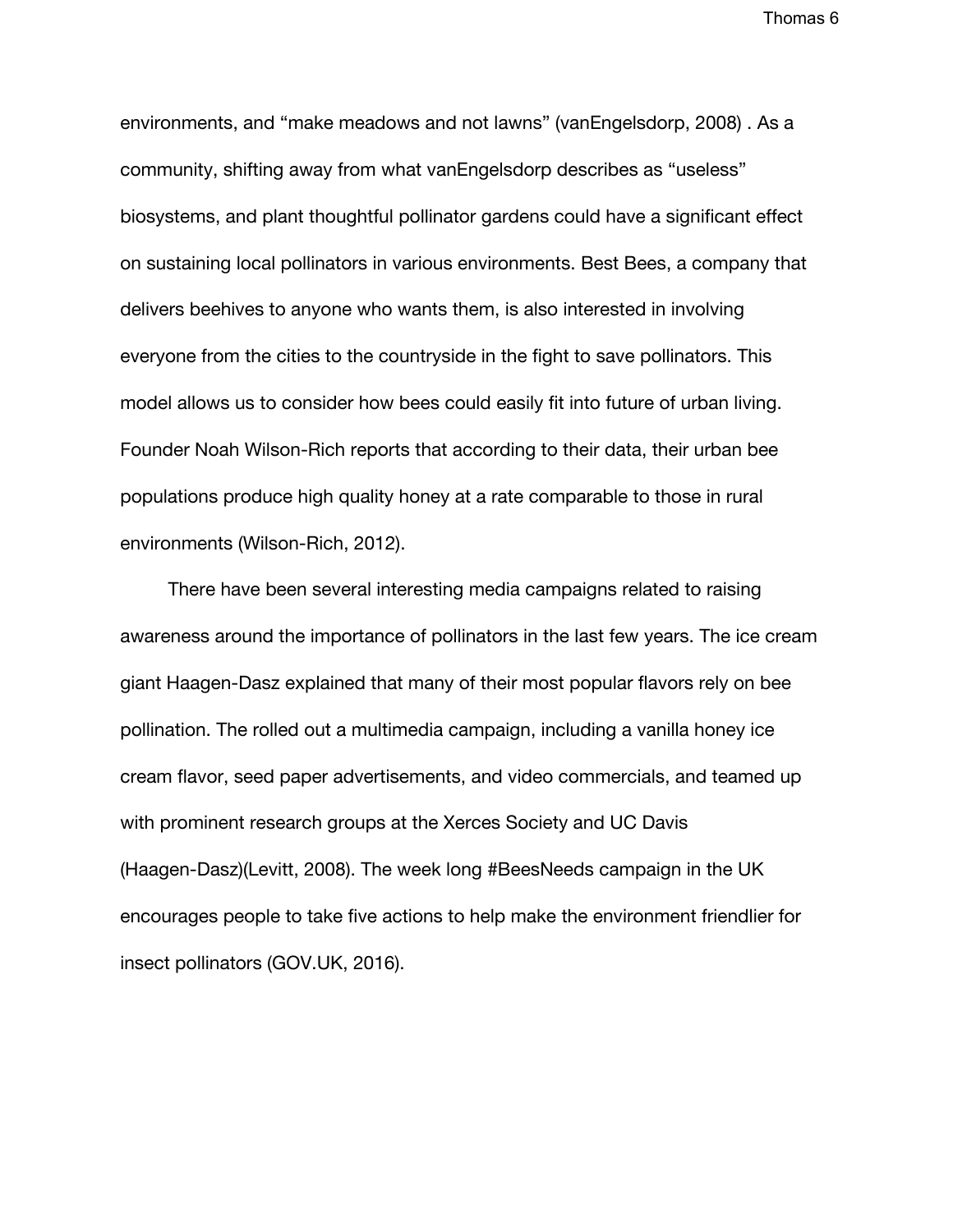- 1. Grow more flowers, shrubs and trees
- 2. Let your garden grow wild
- 3. Cut your grass less often
- 4. Don't disturb insect nest and hibernation spots
- 5. Think carefully about whether to use pesticides

*Five steps from Bees Needs campaign*

During National Pollinator Week of this year, June 19-25, Beyond Pesticides and the Center for Food Safety are partnered with different restaurants to launch the Made by Pollinators campaign, which is designed to increase consumer awareness around how to protect pollinators. The restaurants involved actively support local and organic farming practices, and featured items on the menu that are pollinator dependent. This movement brought attention to restaurants that prioritize sustainable ecological systems, and showed the public how much of an impact pollinators have on the ingredients and experiences they enjoy (Beyond Pesticides, 2017). Inspired by these campaigns, I see the merit of designing material that is widely accessible to a large demographic, and provides clear action items to its audience. While designing my web based pollinator promoting site, I encountered web services online that similarly correlate zip code to ecoregion specific plants. However, the sites that I have interacted with are text heavy and occasionally visually lacking. For example,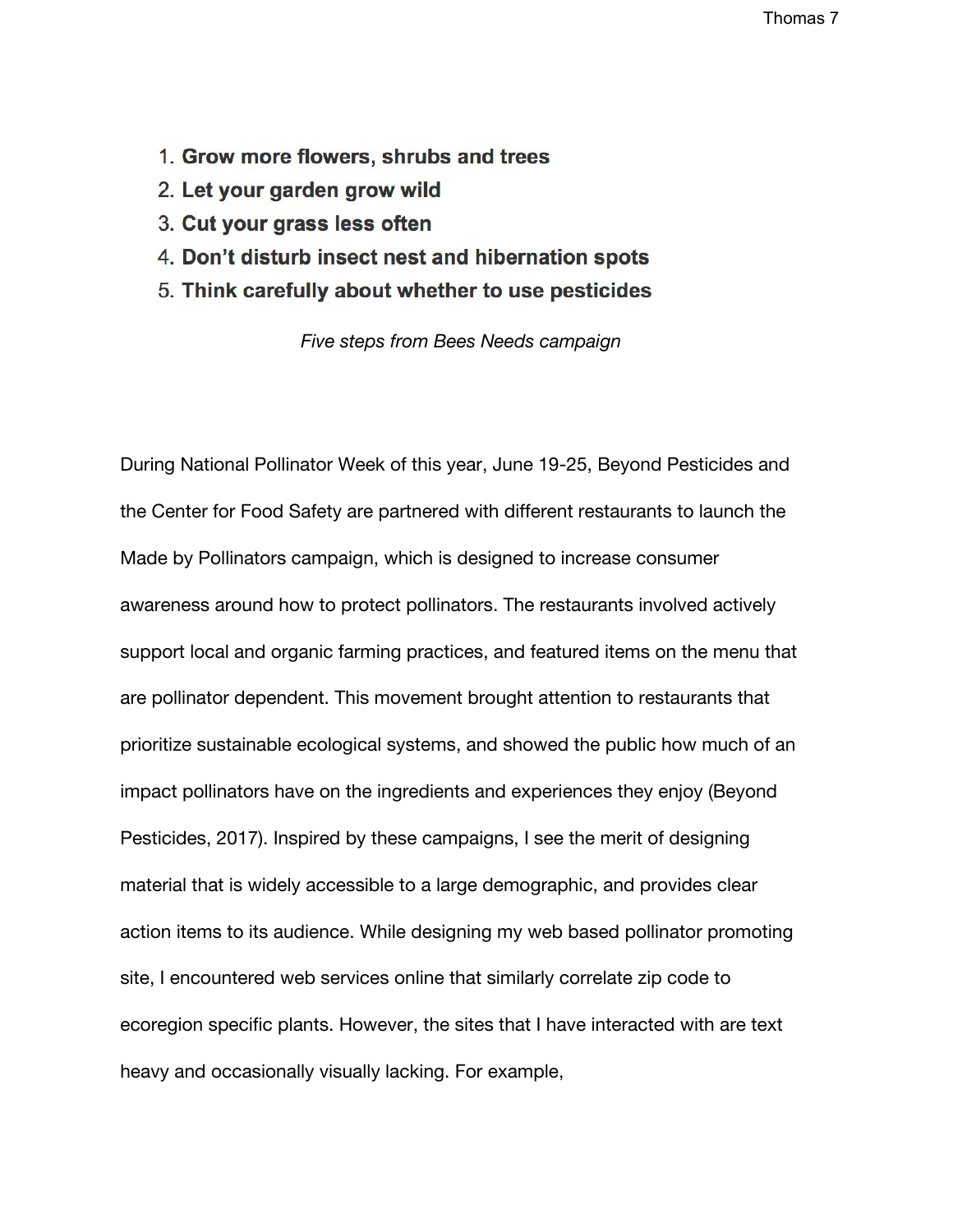content.yardmap.org/ecoregions, a project based at the Cornell Lab of Ornithology, identifies ecoregions based on zip code, and there are many region specific pollinator planting guides online. However, these websites cater towards a niche population of gardeners who already know about the importance of attracting pollinators. I am focused on distributing this information widely, to small children interested in the environment, adults who have never planted anything before, and everyone in between.



 *Screenshot from my website, PollinatorPower.com*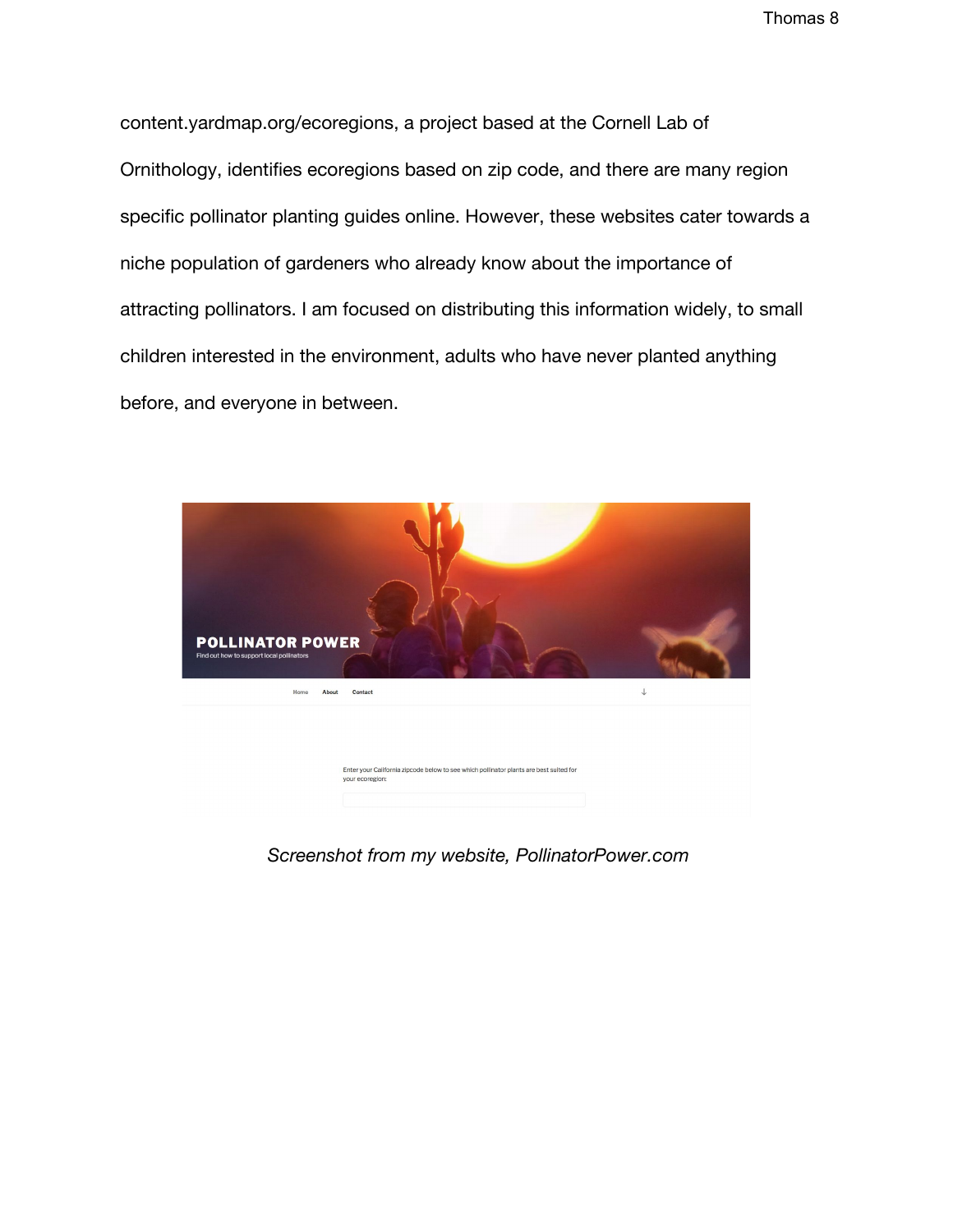### **II. Production**

When starting production of Pollinator Power, I knew that a website was the most logical platform for the project. Because I wanted to work with so many zip codes, it seemed like the project would be database dependent, and thus best suited for a digital interface. From the various ways to create a website, the two main options I evaluated were to:

Create a basic webpage using HTML, and use CSS and Bootstrap to style it.

Use a web hosting platform (like WordPress, Weebly, Wix, Medium) in conjugation with my own customizations and plugins.

I ultimately chose the second option, and opted to use Wordpress.org to develop my site. I bought the domain name PollinatorPower.com and hosting services through HostGator. I made this choice primarily because of a WordPress plugin I found called WP Triggers. This plugin allows you to create an input box, and display different results based on what the user submits. This plugin is the basis of my zip code search functionality. WordPress was also a fruitful choice because of how easy it is to customize and style the sites—there are countless plugins, and most of the themes are fully responsive on any sized device. Utilizing my background in Computer Science, I was able to independently research how to code and design the layout I wanted, and construct the user experience I wanted.

In the initial stages, I was unsure about what I wanted a visitor to the site to experience and how much information I wanted them to interact with. I started by curating the images per ecoregion, and displaying them in a visually appealing grid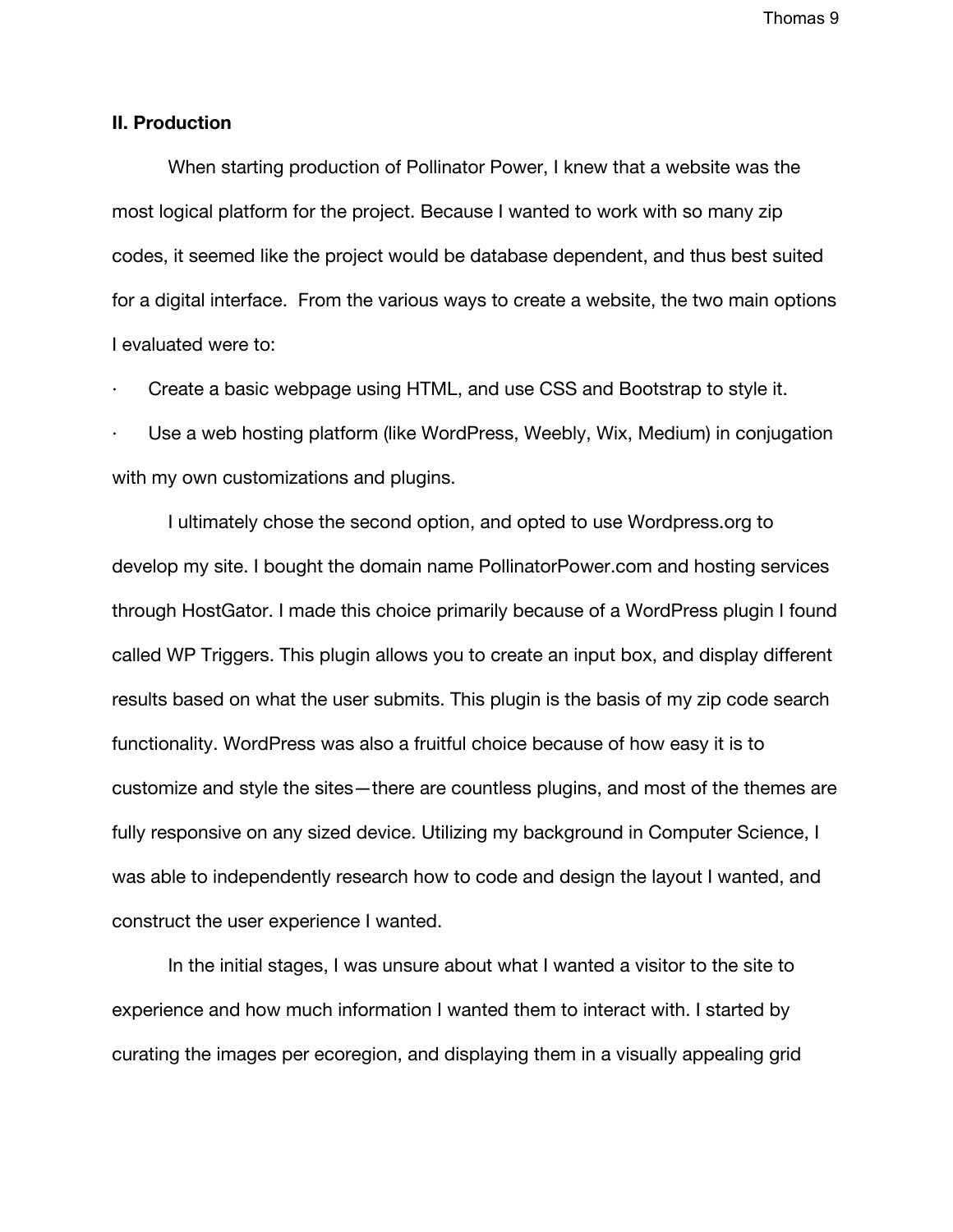layout. I was committed to only using striking, high resolution images. After showing the website to various peers and professors, I decided that I didn't want to inundate the user with extensive and complicated planting information, but rather present them with beautiful images that will inspire them to learn more, and start planting. Comparable websites that I have visited do a great job of providing a lot of high level gardening information, but in my opinion, are not extremely accessible to those who have very little planting experience, or feel indifferent about putting in effort to help out their local pollinators. I want people of any age/experience level to visit my site, and be inspired to start planting pollinator-friendly plants.

At first, I was interested in creating a website that would accept zip codes from across the country—but I quickly realized how extensive my data set of zip codes would be. I realized that having access to a preexisting database would be ideal, and after doing extensive searching, I found one website that relied on a database of information similar to what I wanted to use. I contacted them, but they told me that their information was proprietary and they were unable to share it with me for legal reasons. This prompted me to make my first major pivot, in which I decided to focus only on California zip codes and ecoregions, and expand my scope if time permitted.

Once I settled on the tools I wanted to use and user experience I wanted to achieve, the production process went smoothly. I gathered images that were either public domain images on Flickr or photos that I had taken around Claremont and in the Rancho Santa Ana Botanic Gardens. I created photo galleries per each ecoregion, and used WP Triggers to link the page to the appropriate set of zip codes. The website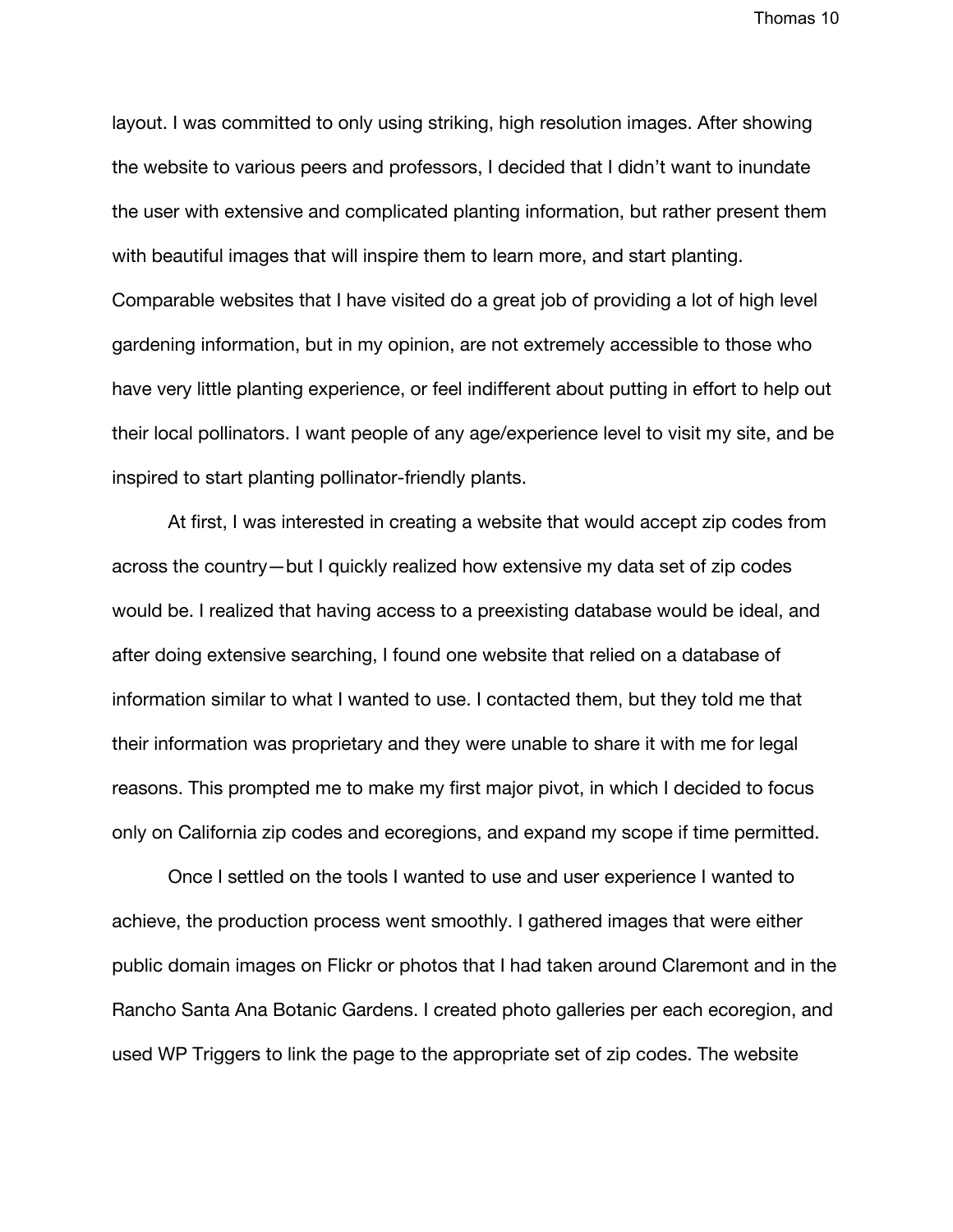currently displays galleries for each zip code, and represents five of the main California ecoregions (Coastal Shrub, Coastal Woodland, American Desert, Dry Steppe, Sierran Steppe). After getting feedback from professors and peers, I decided that upon hovering over an image, I wanted people to be able to see the type of plant and the amount of sunlight it requires. With the combination of high quality images, and basic planting information, a user should be equipped to plan out a garden and grow the plants that appeal to them. As a supplement to my website, I made a set of pressed flower cards. I laminated cards that encapsulated real flowers that I had pressed, alongside a QR code that links back to my website, PollinatorPower.com.



*Flower Cards with QR Codes*

These cards function as a sort of business card, or physical representation of my site. In the future, I think it would be interesting to make sets of these cards as collectibles, or a way to strengthen your plant identification skills. I plan on continuing to maintain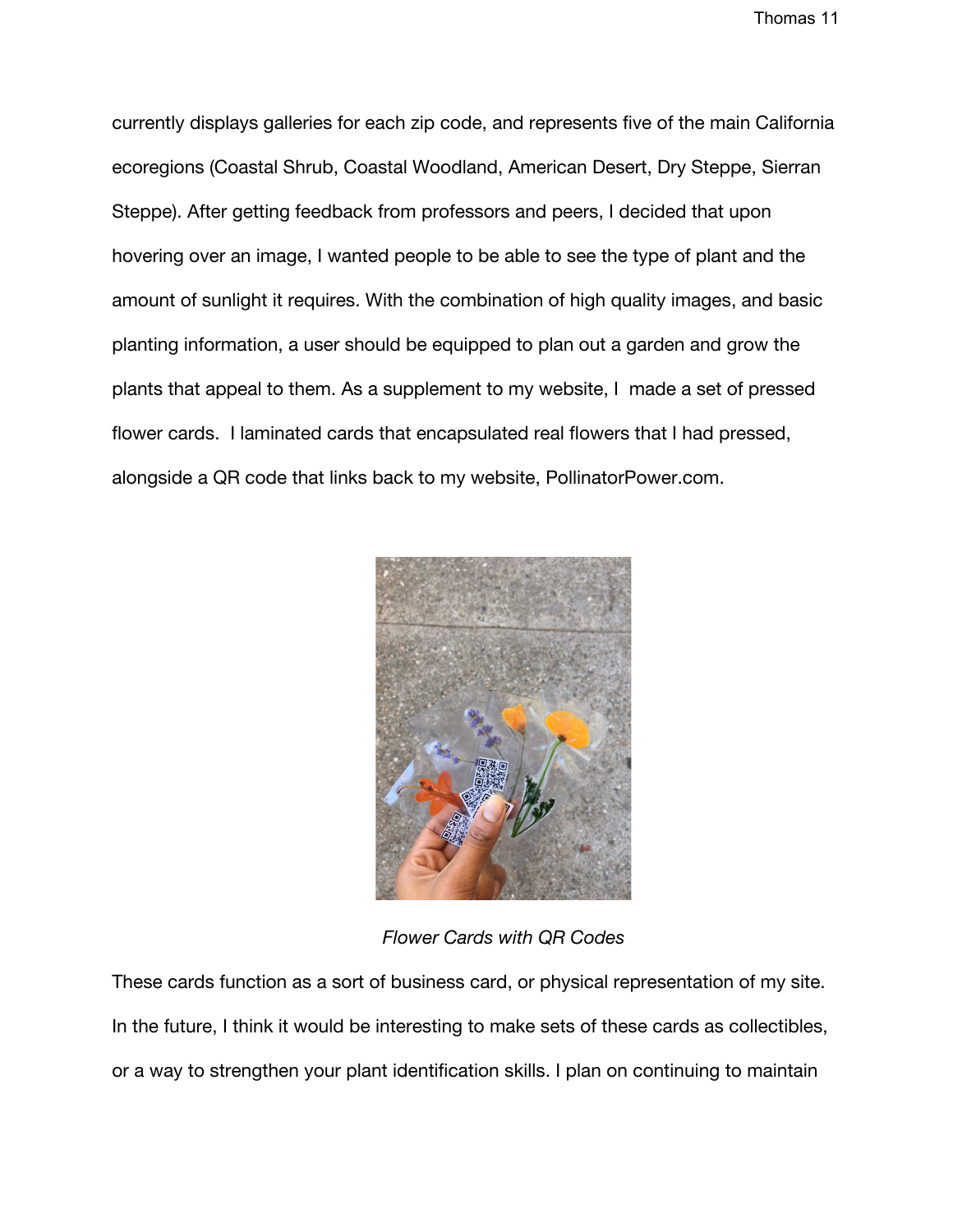and add to my website in the future, and would like to add more zip codes and planting information, as well as other things like starter seed kits, or merchandise of which the profits are donated to some pollinator friendly organization.I have reached out to Rancho Santa Ana Botanic Garden, Alameda County Master Gardener, Amigos de los Rios, and The Gardens at Lake Merritt with the link to my website, have recently been contacted by a representative of Pollinator Posse. I am looking forward to the ongoing development of the site and future collaborations, and hope to inspire as many California bee supporters as possible.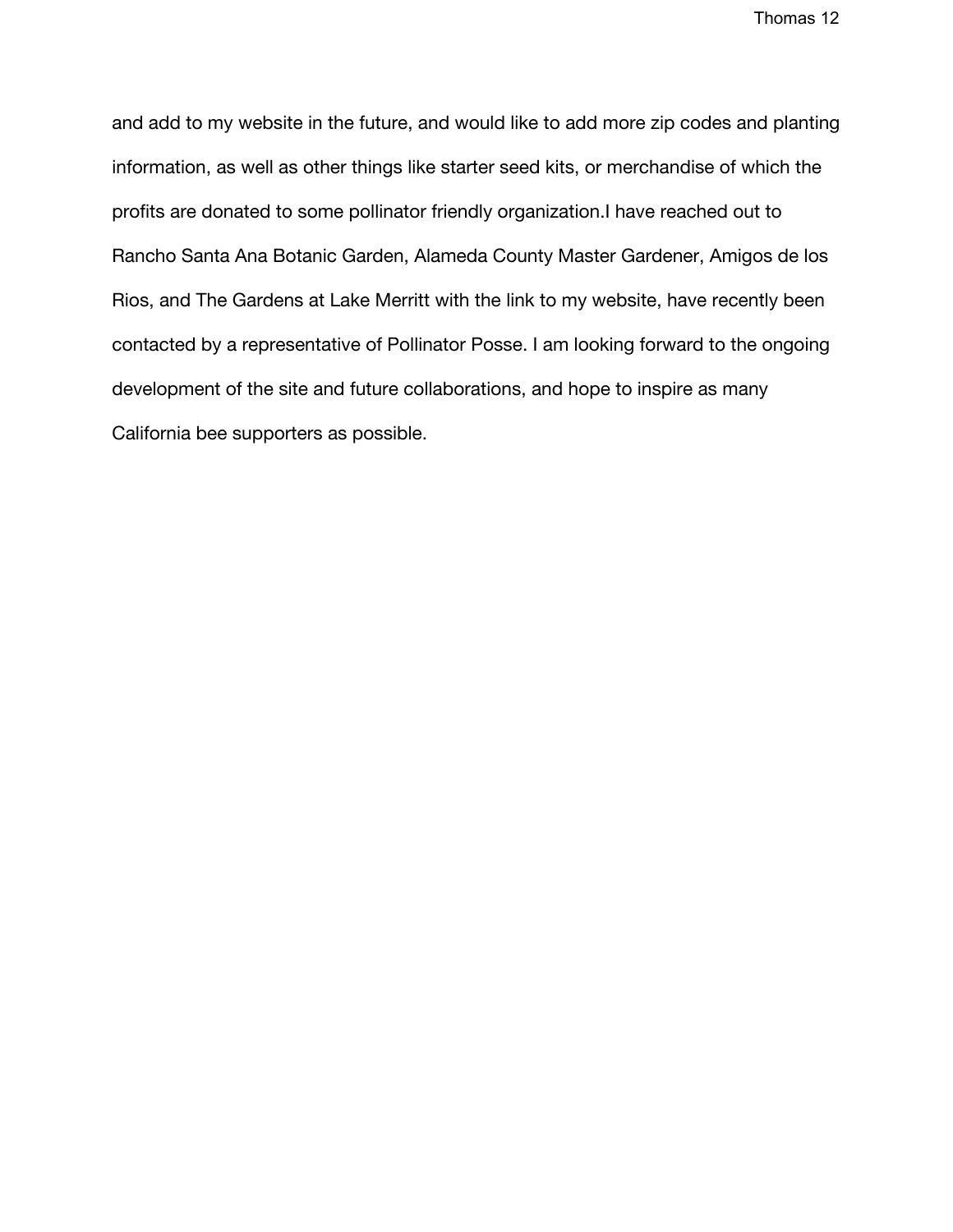### **Works Cited**

- "Bees' Needs: Food and a Home." *GOV.UK*. N.p., 8 July 2016. Web.
- "Colony Collapse Disorder." *EPA*. Environmental Protection Agency, 18 Apr. 2017. Web.
- "EFSA Identifies Risks to Bees from Neonicotinoids." *European Food Safety Authority*. EFSA, 16 Jan. 2013. Web.
- Eilers, Elisabeth J., Claire Kremen, Sarah Smith Greenleaf, Andrea K. Garber, and Alexandra-Maria Klein. "Contribution of Pollinator-Mediated Crops to Nutrients in the Human Food Supply." *PLoS ONE*. Public Library of Science, 22 June 2011. Web.
- Fessenden, Marissa. "How Climate Change Is Messing with Bees." *Smithsonian.com*. Smithsonian Institution, 08 Sept. 2015. Web.
- Haagen-Dasz, "Haagen-Dasz Loves Honey Bees" https://www.haagendazs.us/about/news/h%C3%A4agen-dazs%C2%AE-lov es-honey-bees
- Kearns, Carol A. "ENDANGERED MUTUALISMS: The Conservation of Plant-Pollinator Interactions." *Annual Reviews*, 11 Nov. 1998, [www.annualreviews.org/doi/abs/10.1146/annurev.ecolsys.29.1.83](http://www.annualreviews.org/doi/abs/10.1146/annurev.ecolsys.29.1.83).
- Klein, Alexandra-Maria. "Importance of Pollinators in Changing Landscapes for World Crops." *Proceedings of the Royal Society B: Biological Sciences*, The Royal Society, 7 Feb. 2007, www.ncbi.nlm.nih.gov/pmc/articles/PMC1702377/.
- Levitt, Abby L., et al. "Cross-species transmission of honey bee viruses in associated arthropods." *Virus research* 176.1 (2013): 232-240. 2008.

"Made by Pollinators Campaign." *Beyond Pesticides*. N.p., 2017. Web.

Portugal, Cristina. "Design, User-Experience and Teaching-Learning". In: Marcus A. (eds) Design, User Experience, and Usability. User Experience Design for Everyday Life Applications and Services. 2013.